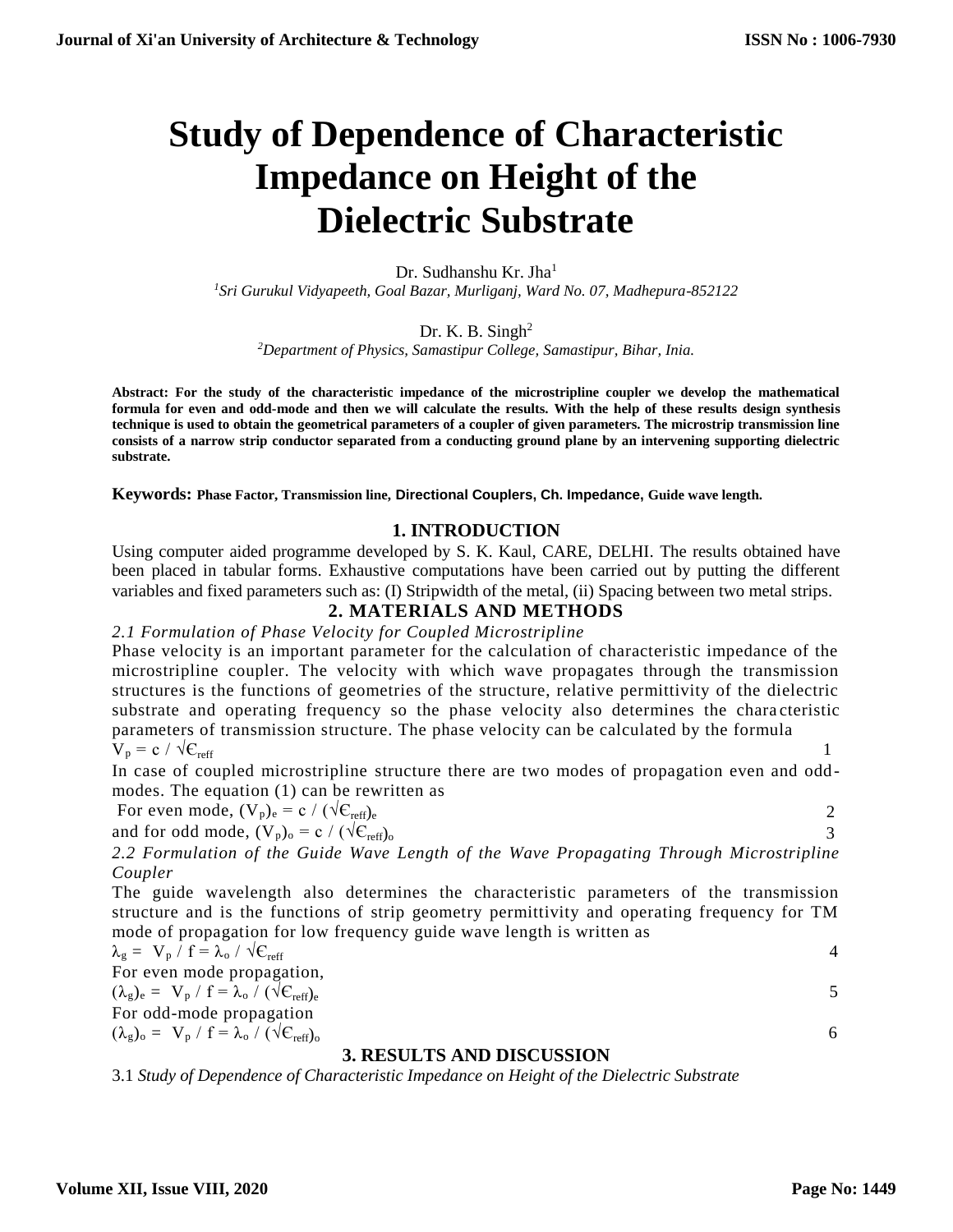For this study Alumina has been chosen for dielectric substrate. Exhaustive computations have been carried out for different values of substrate height keeping stripwidth, spacing and frequency fixed. Results obtained have been placed in table 1 keeping height on x-axis and even and odd-modes characteristic impedances on y-axis graphs have been plotted as shown in graph 1. Form the result it is clear that even and odd-modes characteristic impedances increases with increase with substrate height but rate of increase for even-mode is larger than that for odd-mode.

3.2 *Study of Dependence of Guide Wavelength on Stripwidth and Spacing*

For this purpose exhaustive computational works have been performed. Manual calculation of the guide wavelength has been also carried out. For different values of stripwidth even and odd-mode guide wavelength have been calculated keeping spacing, frequency and relative permittivity fixed. The results obtained have been placed in tables 2. Graphs have been plotted keeping stripwidth on x-axis and guide wavelength on y-axis as shown in graphs 2. The results show that as stripwidth increases guide wavelength for even-mode decreases but for odd-mode increases. For different values of spacing even and odd-mode guide wavelength have been calculated keeping stripwidth, frequency and relative permittivity fixed. The results obtained have been placed in tables 3. Graphs have been plotted keeping spacing on x-axis and guide wavelength on y-axis as shown in graphs 3. But effect of spacing on guide wavelengths is very little.

**Table 1:Dependence of characteristic impedance for even and odd-modes on height of the dielectric substrate,** 

t = 0.01 mils, f = 2 GHz, S = 100 mils,1 mils =  $10^{-3}$  inch = 2.54  $\mu$ m, w = 100 mils

| Height h | Even-mode         | Odd-mode        |  |  |
|----------|-------------------|-----------------|--|--|
|          | $Z_{oe}$ $\Omega$ | $Z_{oo} \Omega$ |  |  |
| 50       | 36.21             | 32.06           |  |  |
| 100      | 58.95             | 44.01           |  |  |
| 150      | 75.72             | 49.35           |  |  |
| 200      | 89.93             | 52.53           |  |  |

**Graph 1:Study of dependence of characteristic impedance on height of the dielectric substrate** t = 0.01 mils,  $f = 2$  GHz,  $S = 100$  mils, 1 mils  $= 10^{-3}$  inch  $= 2.54$  µm, w  $= 100$  mils

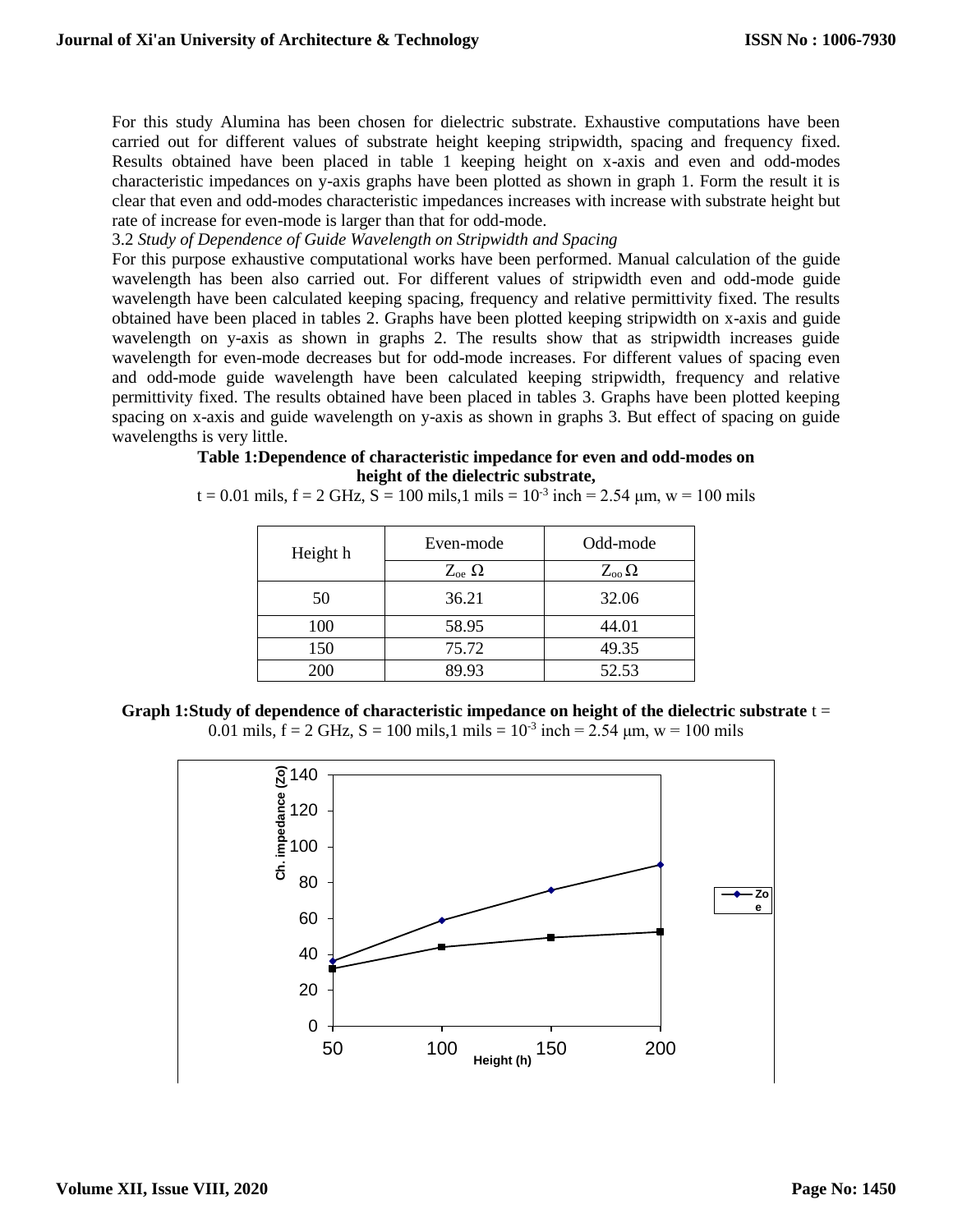| Stripwidth<br>$(w)$ mils | Even-mode                      |                              |                                    | Odd-mode                              |                                 |                              |                                                   |                                       |
|--------------------------|--------------------------------|------------------------------|------------------------------------|---------------------------------------|---------------------------------|------------------------------|---------------------------------------------------|---------------------------------------|
|                          | $(\epsilon_{\text{reff}})_{e}$ | $\sqrt{(C_{\text{reff}})_e}$ | $V_{pe}$<br>$\times 10^8$<br>m/sec | $\lambda_{\rm ge}$<br>$x10^{-2}$<br>m | $(\mathcal{C}_{\text{reff}})_o$ | $\sqrt{(C_{\text{reff}})_0}$ | $V_{po}$<br>$\mathrm{x}$ 10 <sup>8</sup><br>m/sec | $\lambda_{\rm go}$<br>$x10^{-2}$<br>m |
| 10                       | 6.50                           | 2.55                         | 1.177                              | 5.88                                  | 5.37                            | 2.31                         | 1.299                                             | 6.50                                  |
| 20                       | 6.60                           | 2.51                         | 1.168                              | 5.84                                  | 5.38                            | 2.32                         | 1.295                                             | 6.47                                  |
| 40                       | 6.75                           | 2.60                         | 1.154                              | 5.77                                  | 5.40                            | 2.33                         | 1.288                                             | 6.44                                  |
| 60                       | 6.87                           | 2.62                         | 1.145                              | 5.72                                  | 5.47                            | 2.34                         | 1.281                                             | 6.40                                  |
| 80                       | 7.21                           | 2.68                         | 1.110                              | 5.55                                  | 5.62                            | 2.37                         | 1.266                                             | 6.33                                  |

**Table 2:Dependence of guide wavelength for even and odd-modes on stripwidth,**  h = 100 mils, f = 2 GHz, t = 0.01 mils, S = 100 mils,  $C_r$  = 9.6

**Graph 2:Dependence of guide wavelength for even and odd-modes on stripwidth**





**Table 3:Dependence of guide wavelength for even and odd-modes on spacing**  $f = 2$  GHz,  $t = 0.01$  mils  $C_r = 9.6$ 

|                   | Even mode                             |                                       |                               | Odd-mode                                  |                                 |                                                |                                  |                                                       |
|-------------------|---------------------------------------|---------------------------------------|-------------------------------|-------------------------------------------|---------------------------------|------------------------------------------------|----------------------------------|-------------------------------------------------------|
| Spacing<br>S mils | $(\epsilon_{\text{reff}})_{\text{e}}$ | $\sqrt{(\mathsf{C}_{\text{reff}})_e}$ | $V_{pe}$<br>x $10^8$<br>m/sec | $\lambda_{ge}$<br>x 10 <sup>-2</sup><br>m | $(\mathcal{C}_{\text{reff}})_o$ | $\sqrt{(\mathsf{C}_{\text{reff}})_\mathrm{o}}$ | $\frac{V_{po}}{x~10^8}$<br>m/sec | $\lambda_{\rm go}$<br>$\bar{x}$ 10 <sup>-2</sup><br>m |
| 10                | 6.58                                  | 2.56                                  | 1.172                         | 5.86                                      | 5.44                            | 2.33                                           | 1.28                             | 6.4                                                   |
| 20                | 6.60                                  | 2.57                                  | 1.167                         | 5.83                                      | 5.41                            | 2.32                                           | 1.29                             | 6.45                                                  |
| 50                | 6.66                                  | 2.58                                  | 1.162                         | 5.81                                      | 5.35                            | 2.31                                           | 1.30                             | 6.50                                                  |
| 100               | 6.70                                  | 2.60                                  | 1.158                         | 5.78                                      | 5.32                            | 2.30                                           | 1.30                             | 6.50                                                  |